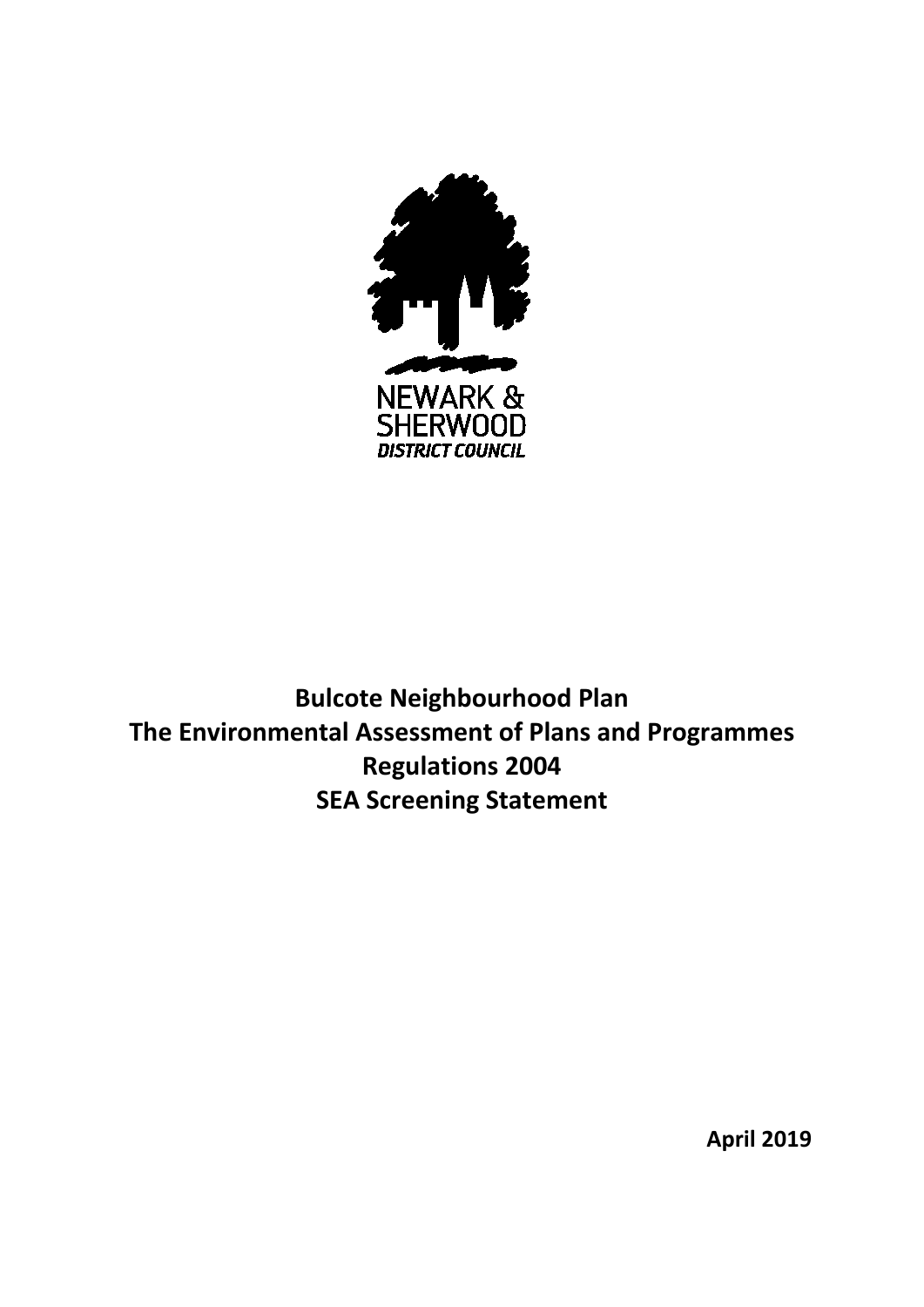#### **Contents**

| <b>Section</b>                                                                  | Page number |
|---------------------------------------------------------------------------------|-------------|
| 1. Introduction                                                                 |             |
| 2. The scope of the Bulcote Neighbourhood Plan                                  |             |
| 3. Assessment                                                                   |             |
| 4. Assessment conclusions                                                       |             |
| 5. Habitats Regulations Screening Assessment                                    |             |
| 6. In combination effects                                                       |             |
| 7. Appendix 1 – Assessment of the Bulcote Neighbourhood Plan in relation to the |             |
| criteria for determining the likely significance of effects on the environment  |             |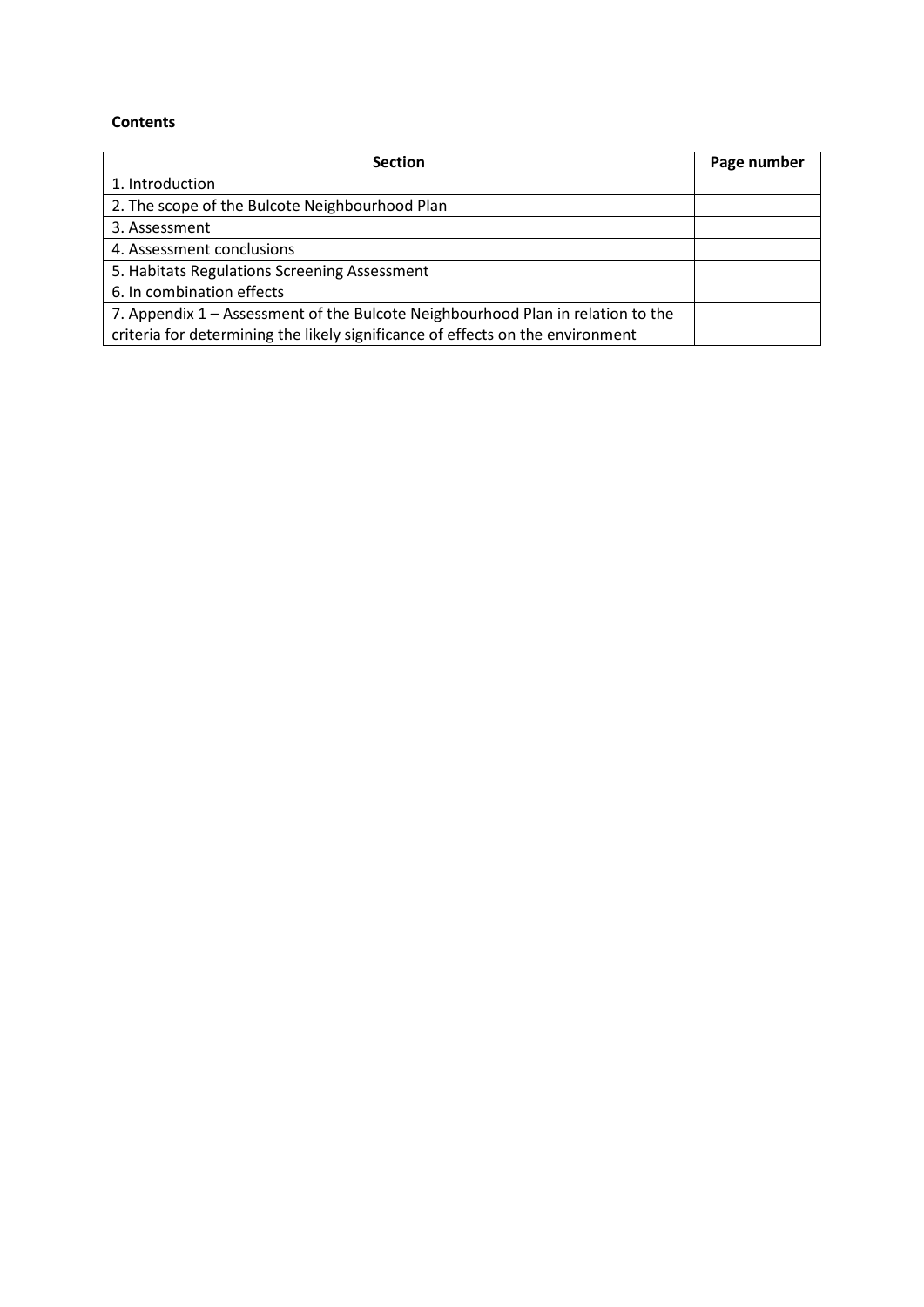## **1.0 Introduction**

- 1.1 The requirement for a Strategic Environmental Assessment (SEA) to be undertaken on development plans and programmes that may have a significant environmental effect is outlined in European Union Directive 2001/42/EC. The Environmental Assessment of Plans and Programmes Regulations 2004 (the Regulations) state that this is determined by a screening process, utilising a specified set of criteria which is outlined in Schedule 1 of the Regulations. The Environmental Assessment of Plans and Programmes Regulations 2004 are commonly referred to as the 'Strategic Environmental Assessment (SEA) Regulations'. The results of this process must be set out in an SEA Screening Statement, which must be publicly available. Newark & Sherwood District Council are the responsible authority under Regulation 9 of the Regulations to carry out this screening.
- 1.2 Newark & Sherwood District Council has produced this Draft Screening Assessment to seek the views of the Environment Agency, Historic England and Natural England on our initial conclusion that the emerging Bulcote Neighbourhood Plan (NP) will not have any significant negative effects on the environment and therefore that a full environmental assessment is not necessary. This determination has been reached by assessing the contents of the emerging submission NP against criteria provided in Schedule 1 of the 2004 Regulations.
- 1.3 The Planning and Compulsory Purchase Act 2004 also requires that a Sustainability Appraisal (SA) is prepared for all spatial plans. It is considered best practice to incorporate requirements of the SEA Directive into an SA. The Government has stated that Sustainability Appraisal is not needed for NPs, but has said that it must be demonstrated how the NP contributes to the achievement of sustainable development in the area.
- 1.4 Schedule 2 of the Neighbourhood Planning (General) Regulations 2012 refers to the Habitats Directive. The Directive requires that any plan or project likely to have a significant effect on a European site must be subject to an appropriate assessment. Paragraphs  $2 - 5$  of Schedule 2 amend the Conservation of Habitats and Species Regulations 2010 so that its provisions apply to NPs. The regulations do state that the making of an NP is not likely to have a significant effect on a site designated at European level for its biodiversity, however, this needs to be ascertained and this can be done at the time the screening opinion is being sought.

# **2.0 The scope of the Bulcote Neighbourhood Plan**

2.1 The NP sets out the local planning policy framework for the parish of Bulcote. When the plan is 'made' by the Local Planning Authority it will become part of the Development Plan for the area and will be used to help determine planning applications in Bulcote. The plan has the following vision:

"In 15 years, Bulcote Parish will remain an historic, rural and peaceful area.

"It will value its residents, the open spaces within the village that are integral to its character and the green fields that surround it. Bulcote will still be a safe, family-friendly place to live.

"It will be a quiet, healthy and beautiful place with easy and immediate access to the countryside and river."

2.2 The following objectives have been identified to help realise the vision for Bulcote: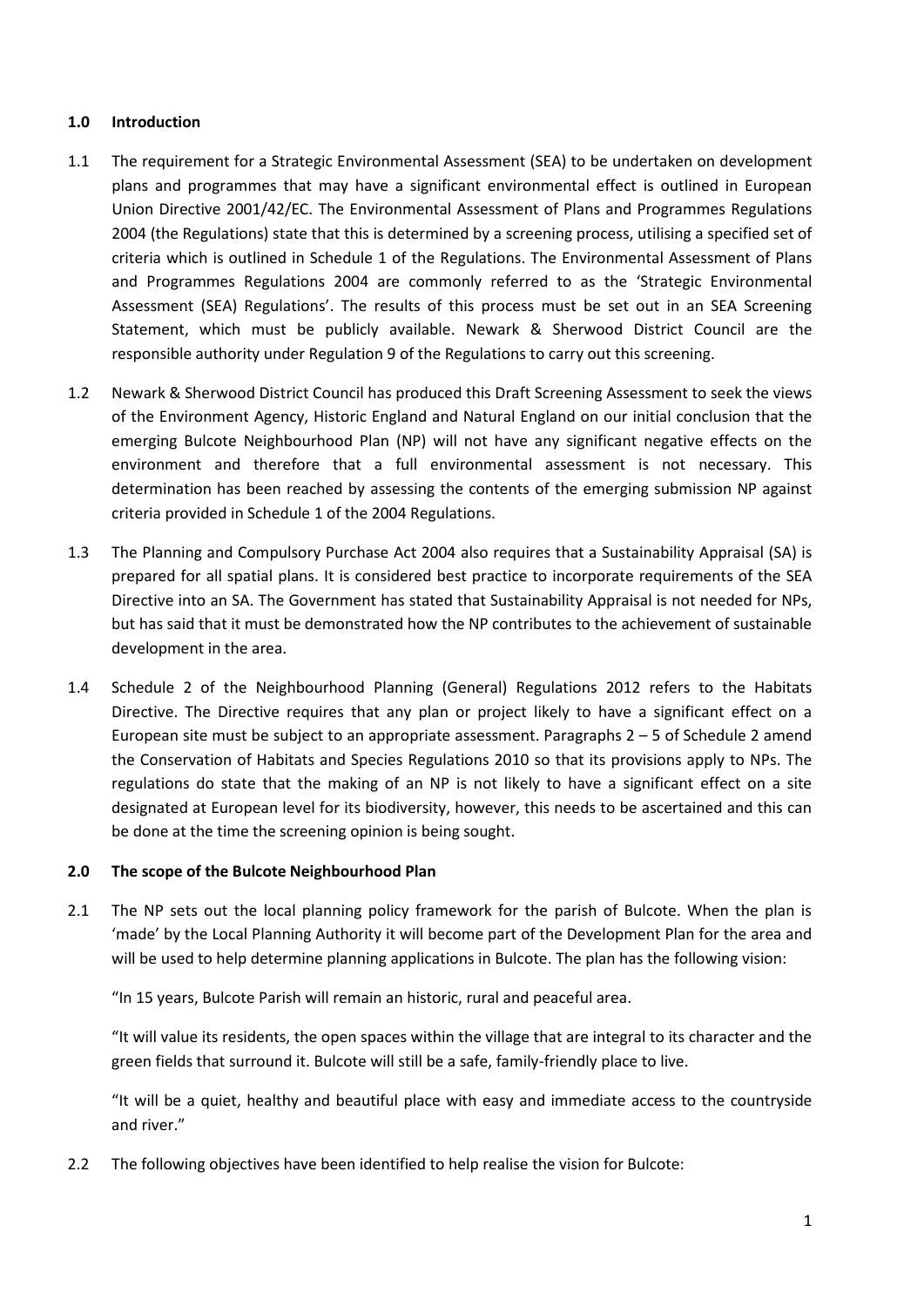- To ensure that development minimises the impact on the landscape character of the Plan area, recognising the value of long views and vistas into and out of the rural setting of the village and the values open spaces within it.
- To ensure that the heritage of the Plan area is protected and, where possible, enhanced.
- To ensure that all new development is small in scale and designed to a high quality, reinforcing the existing local rural character.
- To seek opportunities to maintain and enhance the social and economic vitality of the Parish by supporting and expanding the range of services and facilities within the Parish. To support the provision of a new community building.
- To protect and enhance the green open spaces within and on the edge of the village and to protect and improve access to the countryside and river.
- To protect and improve the biodiversity of the Parish.
- To encourage developers to consult with the community early in the planning application process (at pre-application stage) via mechanisms outlined in this Neighbourhood Plan.

# **3.0 Assessment**

- 3.1 National Planning Policy Guidance states that, in some limited circumstances, where a neighbourhood plan is likely to have significant environmental effects, it may require a strategic environmental assessment. Draft neighbourhood plan proposals should be assessed to determine whether the plan is likely to have significant environmental effects. This process is commonly referred to as a "screening" assessment and the requirements are set out in Regulation 9 of the Regulations.
- 3.2 If likely significant environmental effects are identified, an environmental report must be prepared in accordance with paragraphs (2) and (3) of regulation 12 of the Regulations. One of the basic conditions that will be tested by the independent examiner is whether the making of the neighbourhood plan is compatible with European Union obligations (including under the Strategic Environmental Assessment Directive).
- 3.3 This document will be submitted to the organisations with environmental responsibilities as consultation bodies to ensure that they agree with its conclusions. The relevant organisations are: Historic England, Natural England and the Environment Agency.
- 3.4 Figure 1, below, is a flowchart depicting the Strategic Environmental Assessment process in relation to Neighbourhood Plans.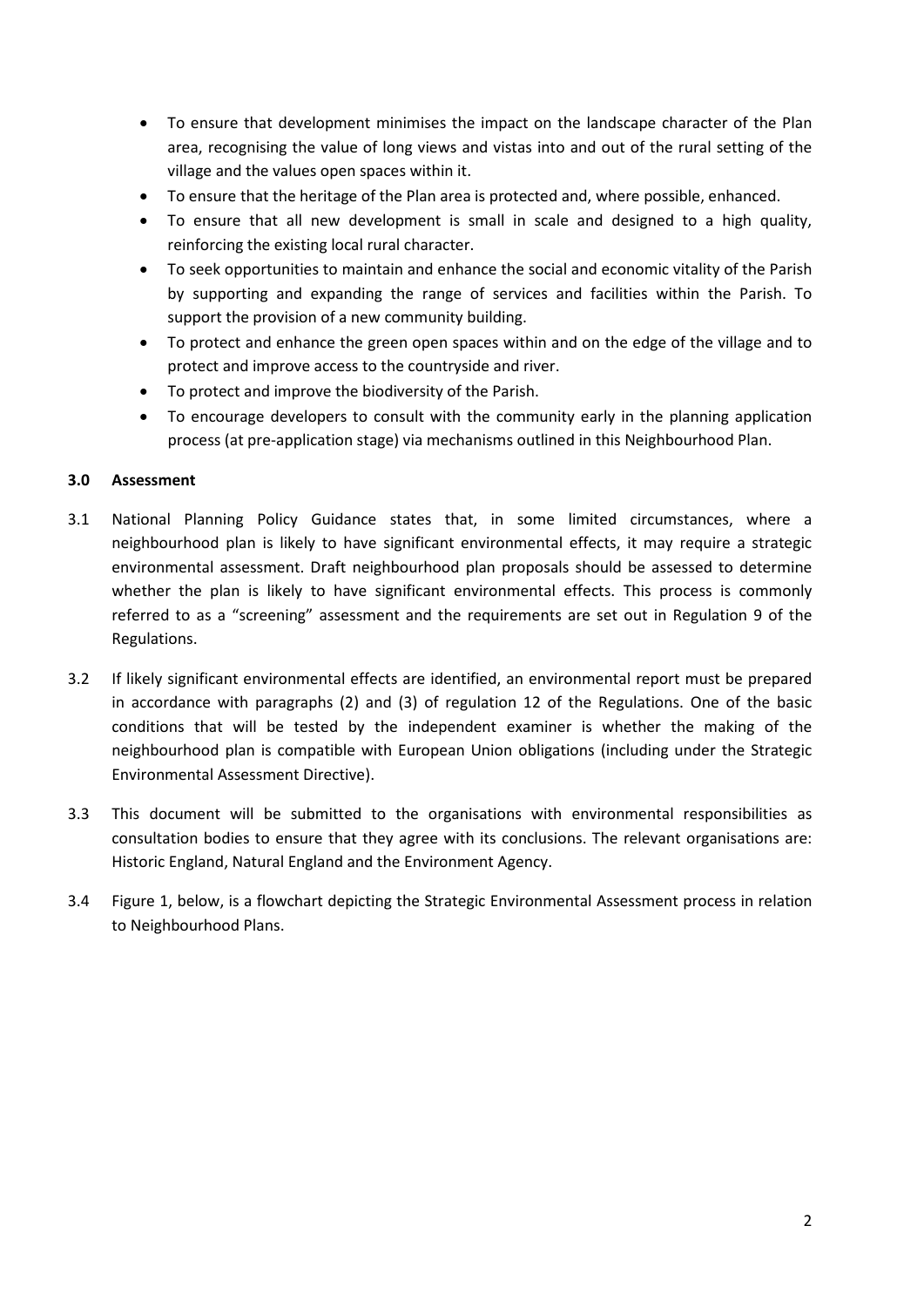

**Figure 1:** Strategic Environmental Assessment in relation to Neighbourhood Plans process flowchart (National Planning Policy Guidance: [https://www.gov.uk/guidance/strategic-environmental](https://www.gov.uk/guidance/strategic-environmental-assessment-and-sustainability-appraisal))[assessment-and-sustainability-appraisal\)](https://www.gov.uk/guidance/strategic-environmental-assessment-and-sustainability-appraisal))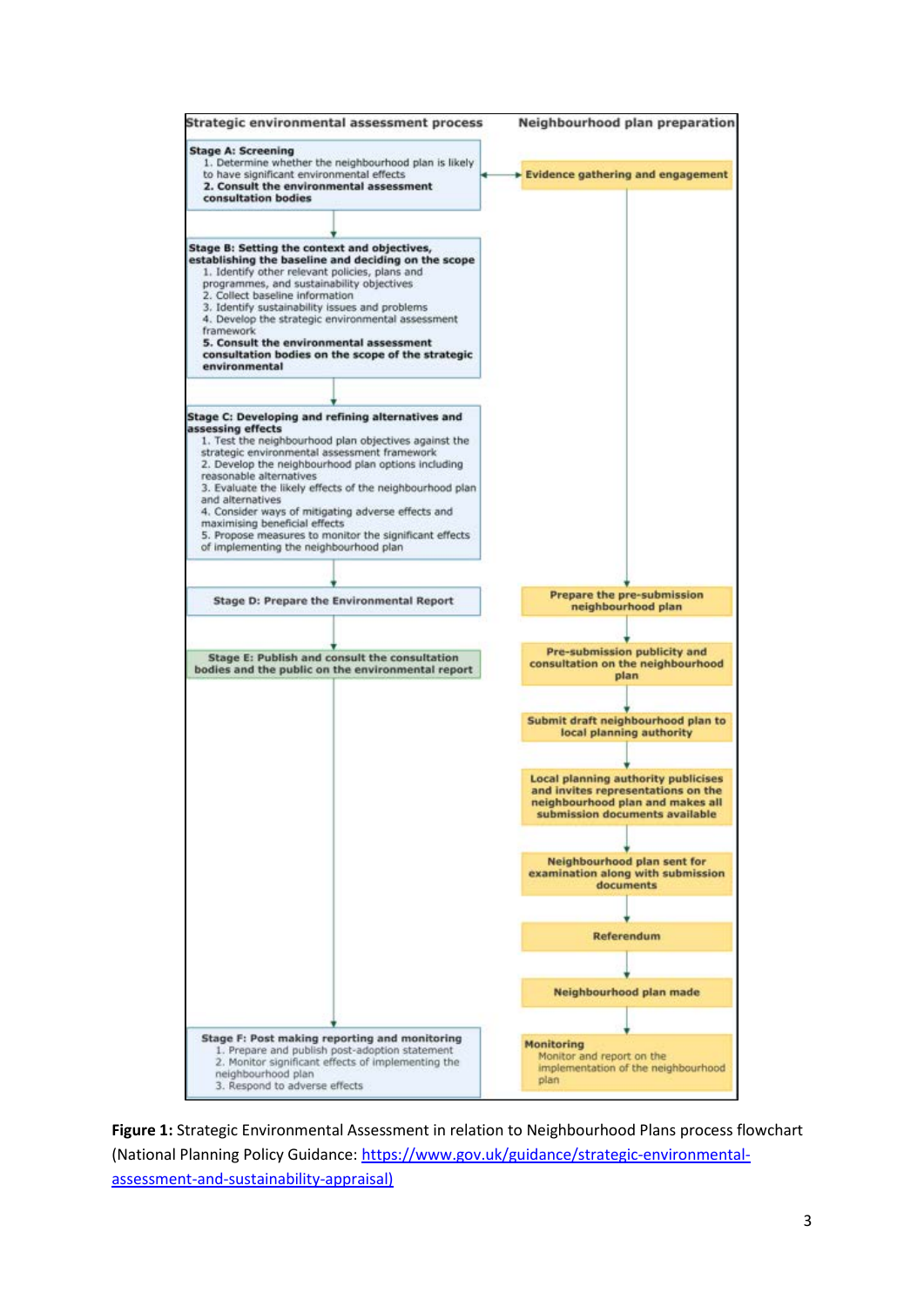3.5 Table 1, below, seeks to establish whether the Bulcote Neighbourhood Plan is likely to have significant environmental effects and therefore requires a full Strategic Environmental Assessment.

| Table 1: Does the Bulcote Neighbourhood Plan require a full Strategic Assessment? |  |
|-----------------------------------------------------------------------------------|--|
|                                                                                   |  |

| Question                                                                                                                                                                                                                                                                                                                                                                        | <b>Answer</b>                                                                                                                                                                                                                                                                                                                                 |
|---------------------------------------------------------------------------------------------------------------------------------------------------------------------------------------------------------------------------------------------------------------------------------------------------------------------------------------------------------------------------------|-----------------------------------------------------------------------------------------------------------------------------------------------------------------------------------------------------------------------------------------------------------------------------------------------------------------------------------------------|
| 1)<br>Is the plan or programme (PP) subject<br>to preparation and/or adoption by a<br>regional<br>local<br>authority<br>national,<br>or<br>by<br>authority<br><b>OR</b><br>prepared<br>for<br>an<br>adoption<br>through<br>legislative<br>a<br>procedure<br>Parliament<br>by<br><b>or</b><br>Government? (Art. 2(a))                                                            | Yes. The emerging Pre-submission Bulcote<br>Neighbourhood Plan is prepared by a qualifying<br>body - namely Bulcote Parish Council with<br>support and advice from the local planning<br>authority. The legislative procedure is set out in<br>Neighbourhood<br>Planning<br>'The<br>(General)<br>Regulations 2012'.                           |
| legislative,<br>2)<br>the<br>PP<br>required<br>ls.<br>by<br>regulatory<br>administrative<br>or<br>provisions? (Art. 2(a))                                                                                                                                                                                                                                                       | Communities are encouraged rather than<br>required to develop a Neighbourhood Plan. If a<br>community chooses to develop a neighbourhood<br>plan, there are 'provisions' in place that require<br>the neighbourhood plan to be prepared in a<br>formal way.                                                                                   |
| 3) Is the PP prepared for agriculture,<br>forestry,<br>fisheries, energy, industry, transport, waste<br>management, water<br>management,<br>telecommunications,<br>tourism,<br>town<br>and country planning<br>or land use, AND<br>does it set a<br>framework for future<br>consent of projects in<br>development<br>Annexes I and<br>II to the EIA Directive?<br>(Art 3.2 (a)) | The PP is prepared for town and country<br>planning or land use, but it does not set a<br>framework for future development consent of<br>projects in Annexes I and II of the EIA Directive.                                                                                                                                                   |
| Will the PP, in view of its likely effects<br>4)<br>under<br>on sites, require an assessment<br>6<br>of<br>Habitats<br>Article<br>7<br>the<br><b>or</b><br>Directive? (Art. 3.2(b))                                                                                                                                                                                             | The Neighbourhood Plan does not allocate sites<br>for development, and it is not within 15km of the<br>Birklands and Bilhaugh SAC. Further, it is outside<br>the 5km buffer from Woodlark and Nightjar<br>breeding areas (see section 5). This means that<br>an assessment under Article 6 or 7 of the<br>Habitats Directive is not required. |
| Does the PP set the framework for future<br>6)<br>development consent of projects (not just<br>projects in Annexes to the EIA<br>Directive)?<br>(Art. 3.4)                                                                                                                                                                                                                      | Yes - The Neighbourhood Plan sets out land use<br>planning policies, and specifically policies which<br>support well designed sustainable development<br>within the village.                                                                                                                                                                  |
| Is it likely to have a significant effect<br>8)<br>on the environment? (Art. 3.5)                                                                                                                                                                                                                                                                                               | No - See Table 2 and Appendix 1 for details.                                                                                                                                                                                                                                                                                                  |

#### **4.0 Assessment conclusions**

4.1 The results of the assessment contained in Table 1 in section 3, indicate that there are no clear significant negative impacts on the environment resulting from the policies and proposals contained in the Bulcote Neighbourhood Plan. Therefore it is the opinion of Newark & Sherwood District Council that there is no requirement to conduct an SEA on the NP.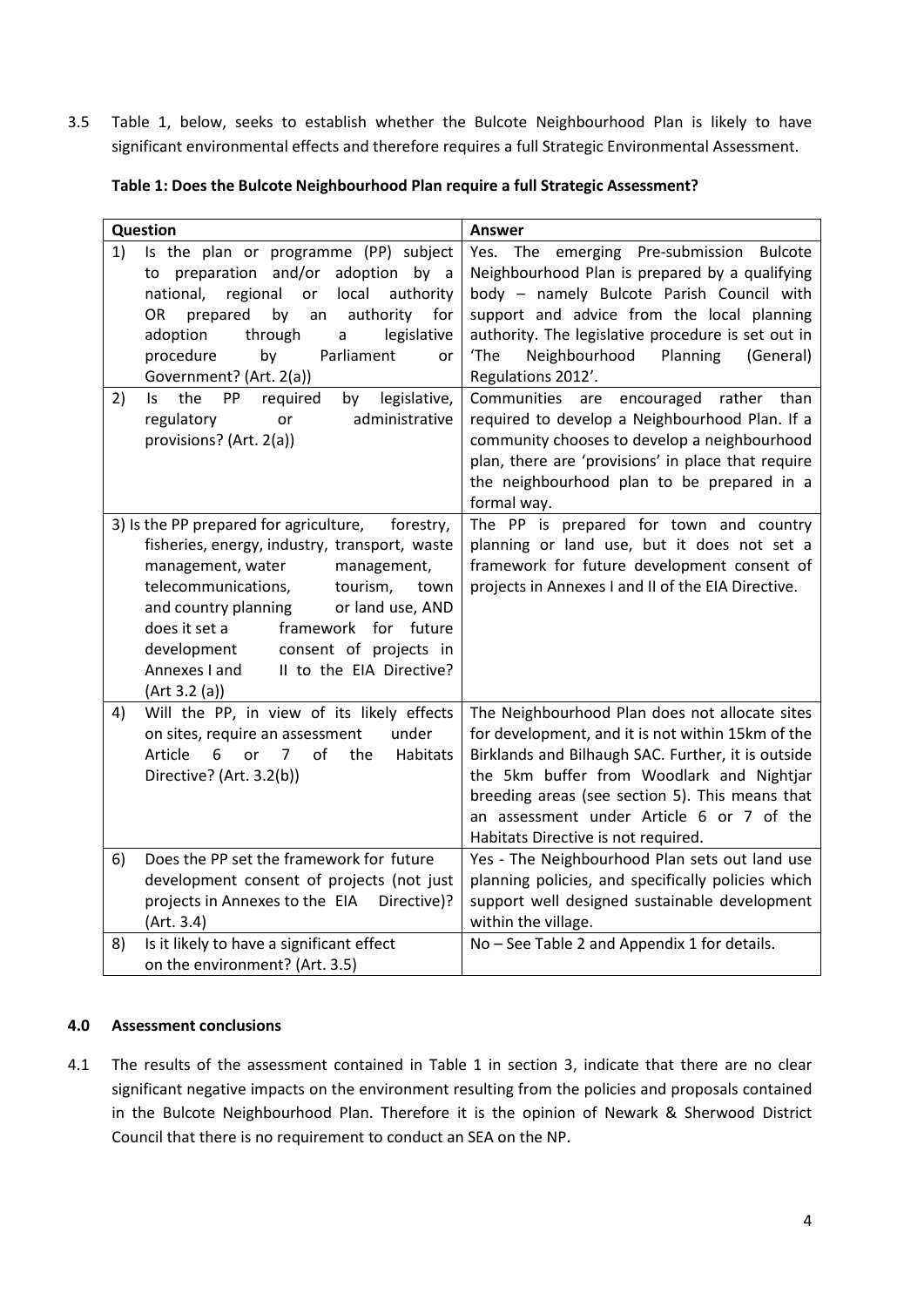- 4.2 Given that the NP has been prepared within the framework of the existing Development Plans for the District, the Newark & Sherwood Amended Core Strategy (adopted March 2019) and the Allocations & Development Management Development Plan Document (adopted July 2013) which were subject to Sustainability Appraisal, the District Council does not consider that the NP needs to be subject to the process of Sustainability Appraisal.
- 4.3 Bulcote Parish is more than 15 kilometres away from the Birklands and Bilhaugh SAC and any other Natura 2000 site. There is therefore no legal requirement to carry out a Habitats Regulations Screening. It is also more than five kilometres from the Sherwood Forest ppSPA, so no Habitats Regulations Screening has been carried out.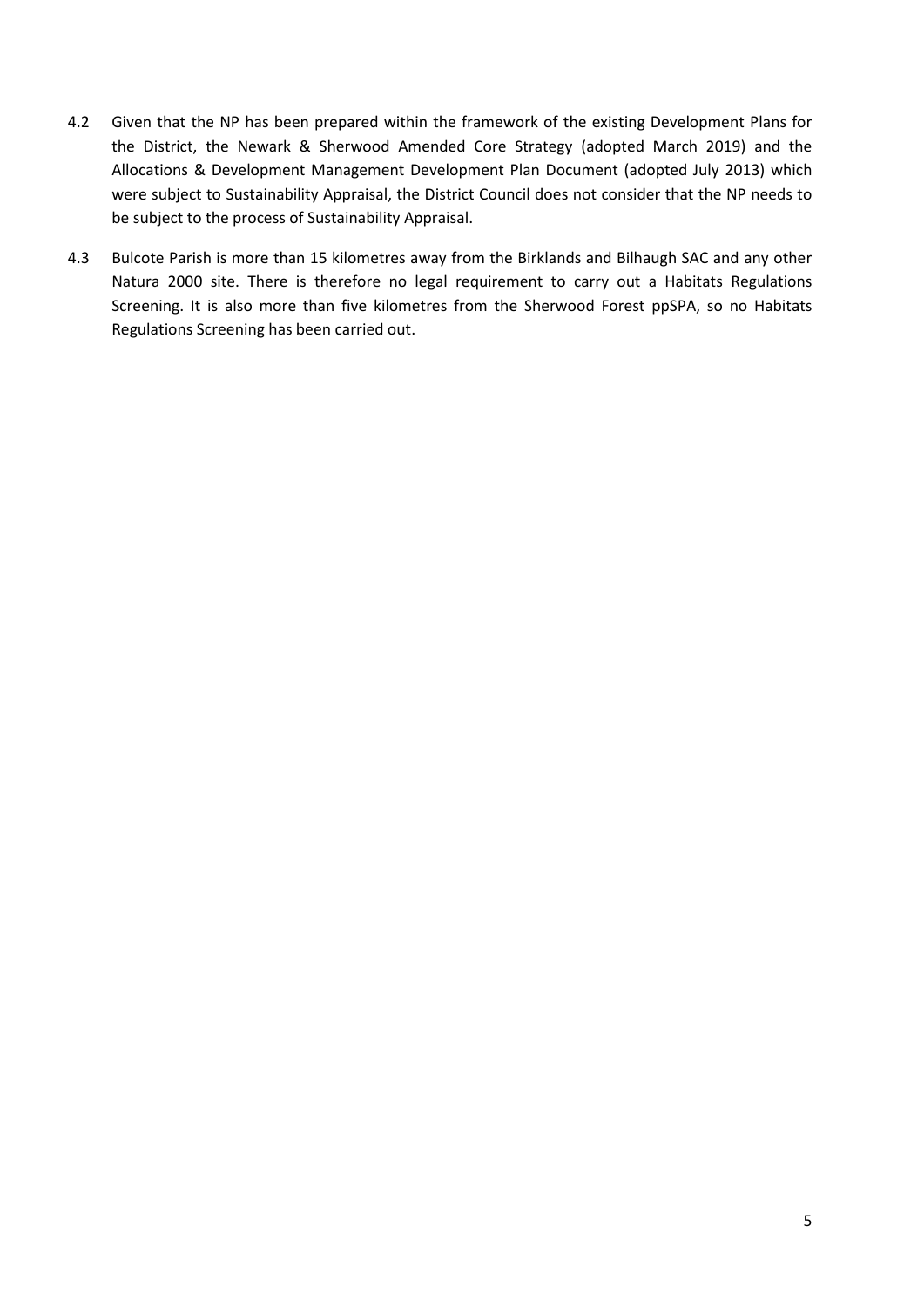

**Figure 2:** Map illustrating Important Bird Areas of Sherwood Forest ppSPA with a 5km buffer zone, submitted as evidence to the Rufford ERF Public Inquiry 2010.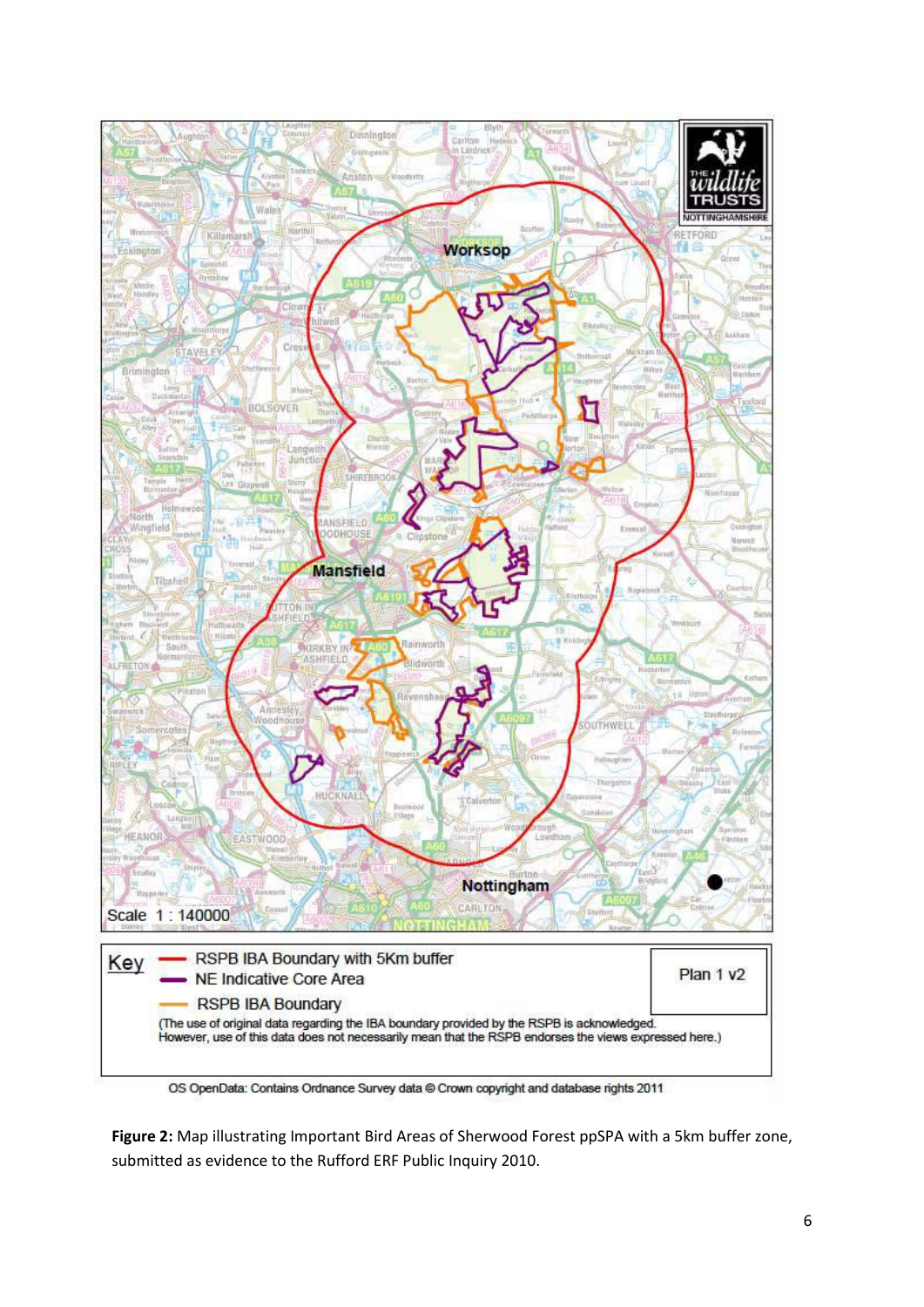## **5.0 In Combination effects**

- 5.1 Existing plans and proposals must be considered when assessing new plans or programmes for likely significant effects as they may create 'in combination' effects. For the Bulcote Neighbourhood Plan the existing plans to be considered are NSDC Amended Core Strategy (2019), Allocations and Development Management DPD (2013) which have both been through rigorous assessment with regards to their impact on the Birklands & Bilhaugh SAC and the Sherwood Forest ppSPA. The Bulcote Neighbourhood Plan has been produced to be in strategic conformity with these documents. In addition to this, no additional sites above those identified by NSDC are directly allocated for development within the Plan. Therefore it is considered there is likely to be no in combination effects as a result of the Bulcote Neighbourhood Plan.
- 5.2 The Bulcote Neighbourhood Plan is also required to be in general conformity with existing strategic policies in NSDC Local Development Framework which has been assessed at a higher level to determine effects on the identified Birklands & Bilhaugh SAC, it is concluded that no significant incombination likely effects will occur due to the Neighbourhood Plan's implementation.
- 5.3 It is concluded as a result of the above, that the Plan will not lead to a significant effect on the integrity of the Birklands & Bilhaugh SAC or on the Sherwood Forest ppSPA and therefore does not require a full HRA to be undertaken.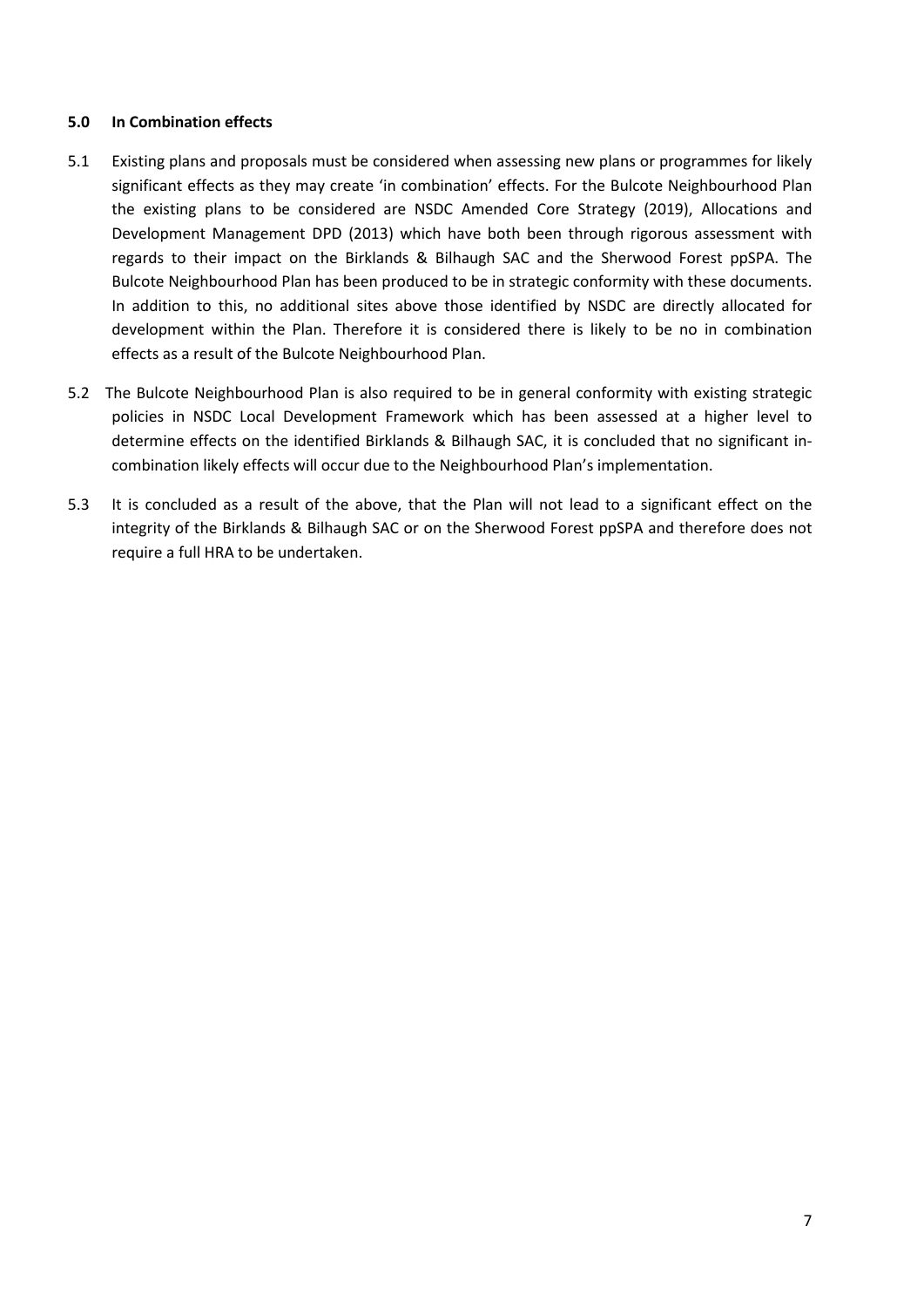# **Appendix 1 Assessment of the Bulcote Neighbourhood Plan in relation to the criteria for determining the likely significance of effects on the environment**

| Schedule 1 Criteria for determining the                                                                                                                                                                                             | Will the NP   | <b>Summary of any effects</b>                                                                                                                                                                                                                                                                                                                                                                                                                                                                                                                                           |
|-------------------------------------------------------------------------------------------------------------------------------------------------------------------------------------------------------------------------------------|---------------|-------------------------------------------------------------------------------------------------------------------------------------------------------------------------------------------------------------------------------------------------------------------------------------------------------------------------------------------------------------------------------------------------------------------------------------------------------------------------------------------------------------------------------------------------------------------------|
| likely significant effects of the Bulcote                                                                                                                                                                                           | have          |                                                                                                                                                                                                                                                                                                                                                                                                                                                                                                                                                                         |
| <b>Neighbourhood Plan</b>                                                                                                                                                                                                           | significant   |                                                                                                                                                                                                                                                                                                                                                                                                                                                                                                                                                                         |
|                                                                                                                                                                                                                                     | environmental |                                                                                                                                                                                                                                                                                                                                                                                                                                                                                                                                                                         |
|                                                                                                                                                                                                                                     | effects?      |                                                                                                                                                                                                                                                                                                                                                                                                                                                                                                                                                                         |
| The characteristics of the Bulcote NP having regard to:                                                                                                                                                                             |               |                                                                                                                                                                                                                                                                                                                                                                                                                                                                                                                                                                         |
| (1a) The degree to which the plan or<br>framework<br>for<br>programme<br>sets<br>a<br>projects and other activities, either with<br>regard to the location, nature, size and<br>operating conditions or by allocating<br>resources; | <b>No</b>     | The NP would, if 'made', form part of<br>the Statutory Development Plan and<br>as such does contribute towards the<br>framework for future development<br>consent of projects. However this<br>plan sits within the wider framework<br>set by the National Planning Policy<br>Framework<br>the<br>adopted<br>and<br>Amended Core Strategy DPD (March<br>2019) and the adopted Allocations &<br>Development Management DPD (July<br>2013) and the projects that this plan<br>helps set a framework for are local in<br>nature and have limited resource<br>implications. |
| (1b) the degree to which the plan or<br>programme influences other plans and<br>including<br>those<br>programmes<br>in<br>a<br>hierarchy;                                                                                           | No            | The NP operates in within the policy<br>hierarchy set out in (1a); it is<br>therefore unlikely to influence the<br>other elements of the development<br>plan. The NP does however provide<br>other<br>policy makers<br>with<br>an<br>indication of potential issues that the<br>community in<br>Bulcote<br>considers<br>important.                                                                                                                                                                                                                                      |
| (1c) the relevance of the plan<br>or<br>of<br>programme for the integration<br>environmental<br>considerations<br>in<br>particular with a view to promoting<br>sustainable development;                                             | No            | The NP operates in within the policy<br>hierarchy set out in (1a); therefore its<br>policies seek to secure sustainable<br>development including protecting and<br>mitigating the<br>impact of such<br>development on the natural and built<br>environment.                                                                                                                                                                                                                                                                                                             |
| (1d) Environmental problems relevant to<br>the plan or programme; and                                                                                                                                                               | No            | As the Plan is a land use document,<br>environmental<br>problems<br>the<br>0f<br>relevance are those that are related<br>to land use in the Plan area. The<br>Bulcote NP seeks to conserve and<br>enhance<br>the<br>environment<br>while                                                                                                                                                                                                                                                                                                                                |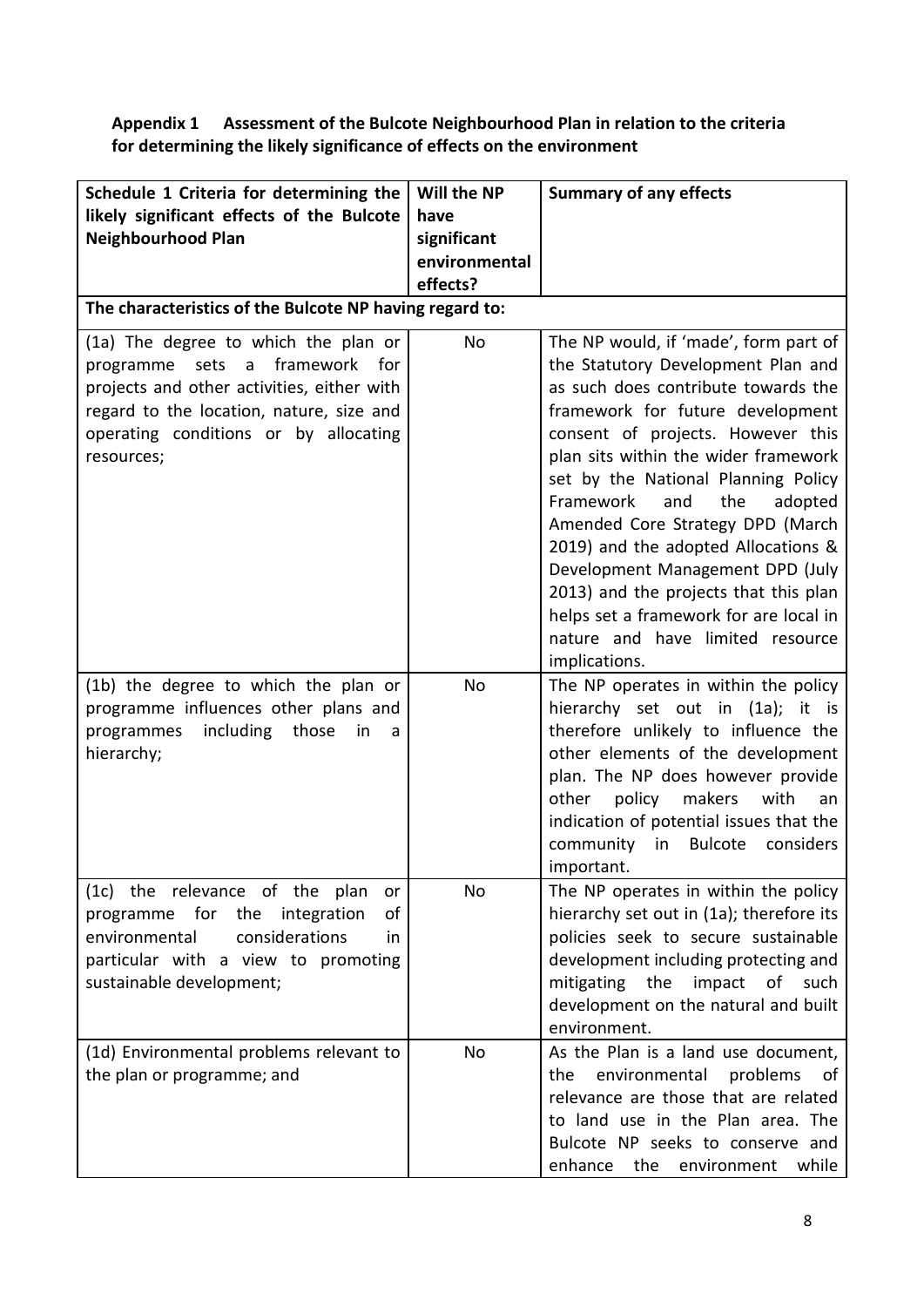|                                                                                                                                                                                                                                                                          |                | facilitating sustainable development<br>in line with local and national policy.                                                                                                                                                                                                                                                                                                                                                                                          |
|--------------------------------------------------------------------------------------------------------------------------------------------------------------------------------------------------------------------------------------------------------------------------|----------------|--------------------------------------------------------------------------------------------------------------------------------------------------------------------------------------------------------------------------------------------------------------------------------------------------------------------------------------------------------------------------------------------------------------------------------------------------------------------------|
| (1e) The relevance of the plan<br>or<br>programme for the implementation of<br>legislation<br>Community<br>on<br>the<br>environment (for example, plans and<br>linked<br>programmes<br>to<br>waste<br>management or water protection).                                   | No.            | The NP is not directly relevant to any<br>of these.                                                                                                                                                                                                                                                                                                                                                                                                                      |
| Characteristics of the effects and of the area likely to be affected, having regard, in particular to                                                                                                                                                                    |                |                                                                                                                                                                                                                                                                                                                                                                                                                                                                          |
| (2a) the probability, duration, frequency<br>and reversibility of the effects;                                                                                                                                                                                           | N <sub>o</sub> | The NP is likely to have modest but<br>positive<br>environmental<br>enduring<br>effects. The effects are not likely to<br>be reversible as they relate to<br>development. However they will be<br>of a local scale.                                                                                                                                                                                                                                                      |
| (2b) the cumulative nature of the effects;                                                                                                                                                                                                                               | <b>No</b>      | It is intended that the positive effects<br>will have positive cumulative benefits<br>for the area.                                                                                                                                                                                                                                                                                                                                                                      |
| (2c) the trans-boundary nature of the<br>effects;                                                                                                                                                                                                                        | No             | The NP identifies policies for the Civil<br>Parish of Bulcote; trans-boundary<br>effects will be minimal.                                                                                                                                                                                                                                                                                                                                                                |
| (2d) the risks to human health or the<br>environment<br>(for<br>example,<br>due<br>to<br>accidents);                                                                                                                                                                     | No             | There are not significant risks to<br>human health or the environment,<br>indeed the plan seeks to secure<br>sustainable development.                                                                                                                                                                                                                                                                                                                                    |
| (2e) the magnitude and spatial extent of<br>the effects (geographical area and size of<br>the population likely to be affected);                                                                                                                                         | No             | The NP relates to the Civil Parish of<br>Bulcote which had a population of<br>309 in 2011. It is likely that the effects<br>of the plan will be related to this area.                                                                                                                                                                                                                                                                                                    |
| (2f) the value and vulnerability of the<br>area likely to be affected due to:<br>special natural characteristics<br>(i)<br><b>or</b><br>cultural heritage;<br>(ii)exceeded<br>quality<br>environmental<br>standards or limit values; or<br>(iii) intensive land-use; and | No             | The NP is unlikely to have an adverse<br>effect on the value and vulnerability<br>of the area in relation to its natural<br>and cultural heritage. If anything it<br>will provide greater support to and<br>enhance the setting and identity of<br>the<br>area<br>by<br>supporting<br>the<br>of<br>its<br>enhancement<br>existing<br>environmental<br>and<br>community<br>assets.<br>The NP does not provide specific<br>policies in relation to intensive land<br>uses. |